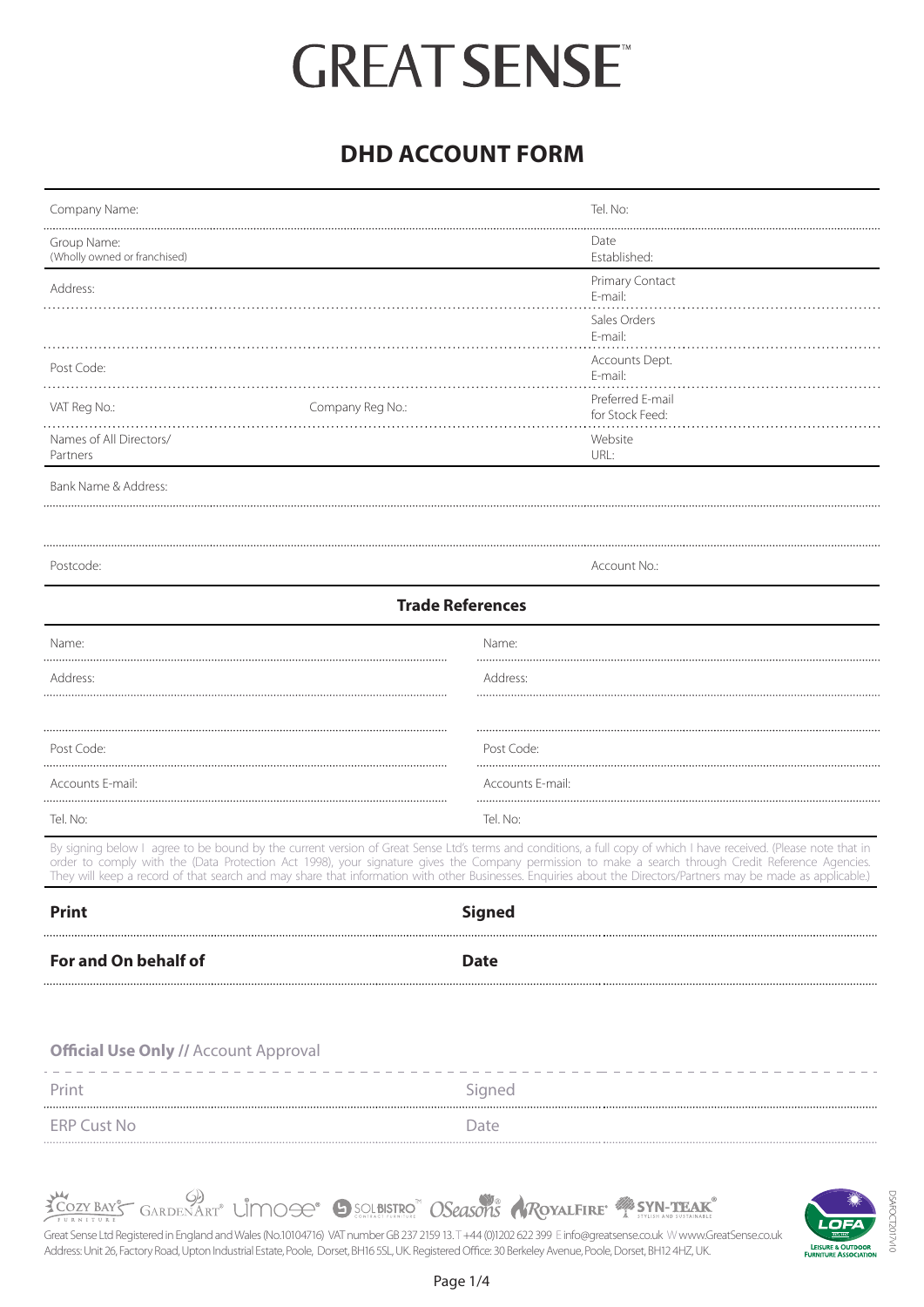#### **TERMS AND CONDITIONS**

# **1. Definitions and Interpretation**

1.1 In these Conditions:

"the Company" means Great Sense Ltd (a company registered in England and Wales under number 10104716) whose registered office is at 30 Berkeley Avenue, Poole, Dorset, BH12 4HZ; "the Customer" means the person, firm or company who accepts a quotation or offer from the Company for the sale of the Goods or whose order for the Goods is accepted by the Company;

"the Contract" means the contents of any binding order of Goods from the Customer to the Company which the Company agrees to fulfil, together with these conditions;

"these Conditions" means the standard terms and conditions of sale set out in this document and (unless the context otherwise requires) includes any special terms and conditions agreed in writing between the Customer and the Company;

"the Delivery Date" means the date on which the Goods are to be delivered as stipulated in the Customer's order and accepted by the Company;

"the Goods" means the goods (including any instalment of the goods or any parts for them) which the Company is to supply in accordance with these Conditions;

"writing" includes any communications effected by telex, email, facsimile transmission or any comparable means.

"Business Day" means any working day, these days exclude Saturday, Sunday, Bank Holidays and most/all Public Holidays such as Christmas Day;

Gender: Words in the singular mean and include the plural and vice versa. Words in the masculine mean and include the feminine and vice versa.

1.2 Any reference in these Conditions to a statute or a provision of a statute shall be construed as a reference to that statute or provision as amended, re-enacted or extended at the relevant time.

1.3 The headings in these Conditions are for convenience only and shall not affect the interpretation or construction of the Contract.

# **2. Application of Conditions**

These Conditions apply to all purchases of products from the Company by phone, electronic, verbal, written media or agreeing for an order to be placed by the Company on your behalf you agree to abide by these Conditions.

The Company shall sell and the Customer shall purchase the Goods in accordance with any quotation or offer by the Company which is accepted by the Customer, or any order of the Customer which is expressly accepted by the Company in writing, subject in either case to these Conditions, which shall govern the Contract to the exclusion of any other terms and conditions subject to which any such quotation is accepted or purported to be accepted, or any such order is made or purported to be made, by the Customer.

#### **3. Basis of Sale**

3.1 The Customer represents that information provided by it when placing its order is up-to-date, materially accurate and is sufficient for the Company to fulfil the Customer`s order. The Customer also represents that it has legal capacity to enter into a contract. No warranty, commitment or any other obligation should be assumed by the Customer on the Company's behalf or on behalf or on behalf or on behalf or on be a Goods manufacturer, licensor or supplier without the Company`s express prior written consent.

3.2 All products by the Company prior to the placing of any order (including its catalogues, trade literature, brochures, quotations, price lists or website) or made orally by the Company or its representatives, employees, agents are given for general information purposes only and the Goods may also look different to their representation in any such materials or particulars.

3.3 The Customer acknowledges that the Company's representatives, employees, and agents are not authorised to bind the Company or make any representations or statements concerning the Goods unless confirmed by the Company in writing.

3.4 No variation to these Conditions shall be binding unless prior agreement has been made in writing between the authorised representatives of the Customer and the Company.

3.5 Sales literature, price lists and other documents issued by the Company in relation to the Goods are subject to alteration without notice and do not constitute offers to sell the Goods which are capable of acceptance. An order placed by the Customer may not be withdrawn cancelled or altered prior to acceptance by the Company and no contract for the sale of the Goods shall be binding on the Company unless the Company has issued a quotation which is expressed to be an offer to sell the goods or has accepted an order placed by the Customer by whichever is the earlier of:- (a) the Company`s written acceptance; (b) delivery of the Goods; or (c) the Company`s invoice.

3.6 Any typographical, clerical or other accidental errors or omissions in any sales literature, quotation, price list, acceptance of offer, invoice or other document or information issued by the Company shall be subject to correction without any liability or responsibility on the part of the Company.

# **4. Products**

Product and packing dimensions in some cases are approximate. There are likely to be slight variations from the sizes indicated as our rattan furniture is handmade. Actual PE rattan, fabric, and wood stains colours of the Goods are as accurate as printing and photography allow. The Company endeavours to display the colours of the Goods that appear on the website as accurately as possible. However the Company cannot quarantee that the Customer's computer's display will accurately reflect the colour of the Goods. The Company will match the colour of fabrics to the samples chosen as accurately as possible, but variations may occur.

Product information, availability, prices, and/or specifications are subject to change without notice.

#### **5. Orders and Specifications**

5.1 The specification for the Goods shall be those set out in the Company's sales documentation unless varied expressly in the Customer's order (and accepted by the Company in writing). The Goods will only be supplied in the minimum units (or multiples) stated in the Company's price list or in multiples of the sales outer as specified. Orders received for quantities other than these will be adjusted accordingly. Illustrations, photographs or descriptions whether in catalogues, brochures, price lists or other documents issued by the Company are intended as a guide only and shall not be binding on the Company.

5.2 The Company reserves the right to notify the Customer of any mistakes in the descriptions of the goods or errors in pricing prior to the dispatch of the Goods. In such event if the Company chooses to continue with the fulfilment of the order, the Company acknowledges that the Goods will be provided in accordance with such revised description or corrected price.

5.3 The Company reserves the right to make any changes in the specification of the Goods which are required to conform with any applicable law, safety or other statutory or regulatory requirements or, where the Goods are to be supplied to the Company's specification, which do not materially affect their quality or performance.

5.4 No order which has been accepted by the Company may be cancelled by the Customer except with the agreement in writing of the Company on the terms that the Customer shall indemnify the Company in full against all loss (including loss of profit), costs (including the cost of all labour and materials used), damages, charges and expenses incurred by the Company as a result of cancellation.

5.5 If the Company is unable to supply the Customer with the Goods due to the fact that they are out of stock, the Company will inform the Customer by e-mail, as soon as possible. The Customer will be given the option of (i) waiting until the Goods are in stock when the Company and the Customer will perform the Contract; (ii) choosing Goods of an equivalent price and quality or (iii) cancelling the affected order and obtaining a full refund if the Company has already received payment from the Customer for the cancelled Goods.

5.6 The Customer shall ensure that the Goods are promoted, supplied and sold through normal commercial channels and not in any manner which may bring the Company into disrepute including, by way of example only, by distributing through discount houses or by associating the Goods with tobacco, gambling, disreputable, illegal or other activities which may be notified by the company from time to time.

# **6. Price of Goods**

6.1 The price of the Goods shall be the price listed in the Company`s published price list current at the date of acceptance of the Customer's order or such other price as may be agreed in writing by the Company and the Customer.

6.2 Where the Company has quoted a price for the Goods other than in accordance with the Company's published price list the price quoted shall be valid for 30 days only or such lesser time as the Company may specify.



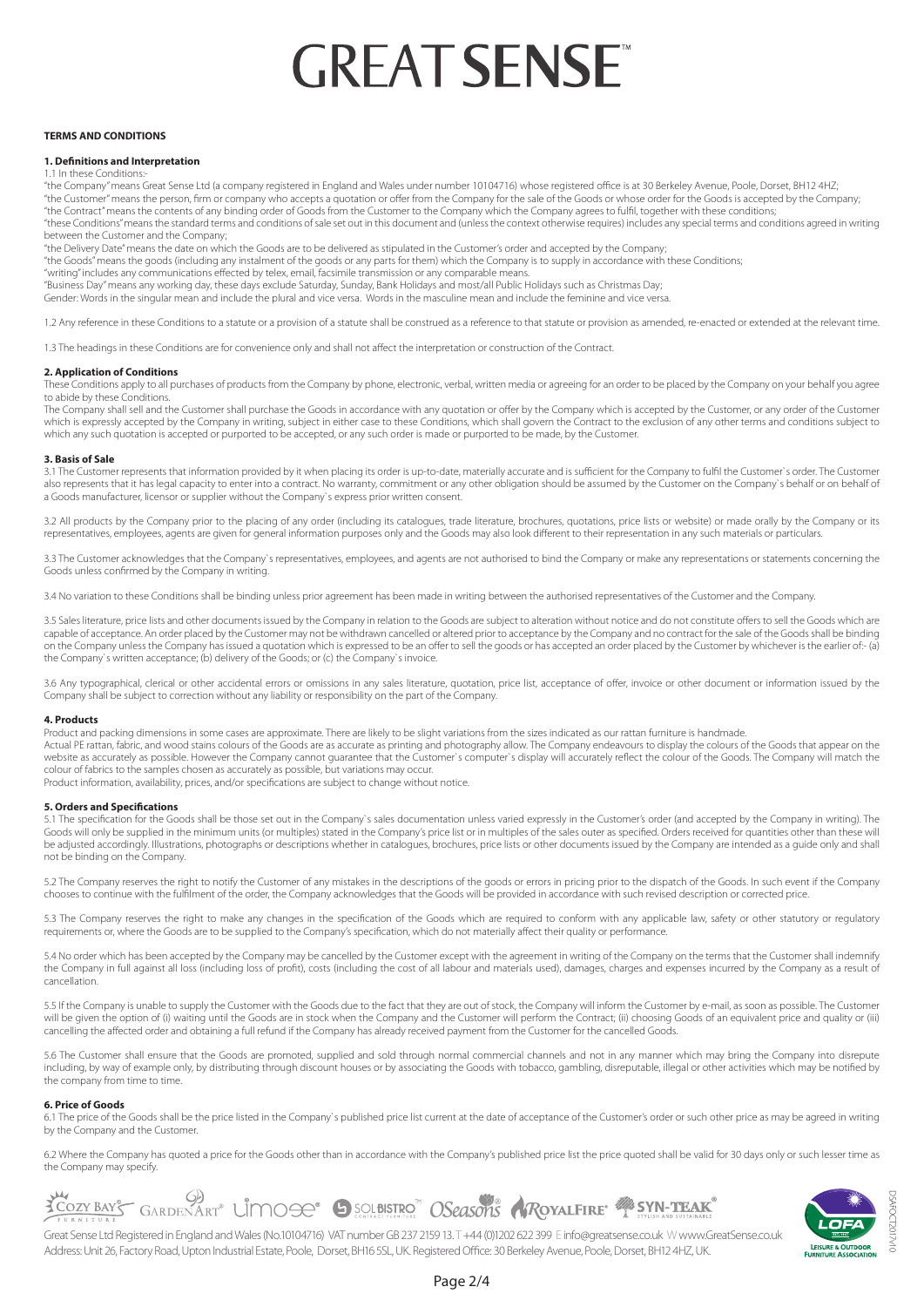6.3 The Company reserves the right, by giving notice to the Customer at any time before delivery, to increase or decrease the price of the Goods to reflect any increase or decrease in the cost to the Company which is due to any factor beyond the control of the Company (such as, without limitation, any foreign exchange fluctuation currency regulation, shipping costs, alteration of duties, significant increase in the costs of labour, materials or other costs of manufacture), any change in delivery dates, quantities or specifications for the Goods which is requested by the Customer, or any delay caused by any instructions of the Customer or failure of the Customer to give the Company adequate information or instructions.

6.4 The Company will allow the Customer quantity discounts subject to and in accordance with the conditions set out in the Company's published price list for the Goods current at the date of acceptance of the Customer's Order.

6.5 Any settlement discount specified by the Company in the Contract will be allowed by the Company to the Customer in respect of Goods for which payment is received by the Company on or before the due date and otherwise in accordance with the payment terms set out in these Conditions and provided that no other amounts owing by the Customer to the Company are overdue and unpaid.

6.6 Except as otherwise stated under the terms of any quotation or in any price list of the Company, and unless otherwise agreed in writing between the Customer and the Company, all prices except RRP are exclusive of Value Added Tax and delivery/packing. The delivery/packing prices will be separate, which will also exclude Value Added Tax. Unless otherwise agreed, the Company requires both the agreed wholesale price and delivery price back in full including Value Added Tax on top.

6.7 The price of the Goods is exclusive of any applicable Value Added Tax, and all costs or charges in relation to loading, unloading, carriage and insurance all of which are amounts the Customer shall be additionally liable to pay to the Company for the Goods. Both the Goods and the Delivery are displayed as exclusive of Value Added Tax.

# **7. Terms of Payment**

7.1 Subject to any special terms agreed in writing between the Customer and the Company, the Company shall invoice the Customer for the agreed price of the Goods, delivery/packaging and Value Added Tax (VAT will be added to both the agreed price and the delivery price unless otherwise agreed). All Goods remain the property of the Company until full payment of invoice price has been received and funds cleared. If the Goods are to be collected by the Customer or the Customer wrongfully fails to take delivery of the Goods, the Company shall be entitled to invoice the Customer for the price at any time after the Company has notified the Customer that the Goods are ready for collection or (as the case may be) the Company has tendered delivery of the Goods.

7.2 The Company reserves the right at its discretion (exercisable at any time) to demand security, demand a Personal Guarantee from the Customer any or all of the Directors of the Customer's Company, or vary the terms or method of payment before continuing with or delivering Goods in satisfaction of any order notwithstanding any subsisting agreement to provide credit to the Customer. No offer to supply goods by the Company on any terms shall constitute an offer of credit to the Customer.

7.3 The Customer shall make all payments due under the Contract without any deduction whether by way of set-off, counterclaim, discount, abatement or otherwise and payment shall be deemed made when the Company has received cleared funds in full.

7.4 If the Customer is late in paying any part of any monies due to the Company under the Contract or any other agreement between the parties, the Company may (without prejudice to any other right or remedy available to it whether under the Contract or by any statute, regulation or bye-law) do any or all of the following:

7.4.1 Sell or otherwise dispose of any Goods which are the subject of any order, whether or not appropriated thereto, and apply the proceeds of sale to the overdue payment; and apply the proceeds of sale to the overdue pay

7.4.2 Suspend the performance of the Contract and any other agreement between the Company and the Customer until payment in full has been made.

7.5 Payments shall be made to the Company in Pounds Sterling and is acceptable by Electronic Bank Transfer, Banker's Draft, or cheques. Paying by cheque may delay the processing of the Customer order as the Company will wait for the cheque to clear. The Customer`s bank account card details will not be seen or held by the Company. Please quote your invoice reference with your payment.

7.6 We reserve our rights under the Late Payment of Commercial Debts (Interest) Act 1998 as amended and supplemented by the Late Payment of Commercial Debts Regulations 2002 with respect to invoices which remain unpaid after 30 days.

#### **8. Delivery**

8.1 Delivery of the Goods shall be made by the Company delivering the Goods to the place in the United Kingdom or outside the UK as specified in the Customer's order and/or the Company's acceptance as the location to which the Goods are to be delivered by the Company.

8.2 The delivery/packing price represents delivery to the UK mainland only, which under the Company's definition excludes the Scottish Highlands, Ireland and the Channel Islands. All orders sent to the Company to the excluded locations mentioned above will require an additional one-off payment on or prior to the order being placed to cover the extra costs to the excluded/restricted locations.

8.3 The Company will require additional payment(s) on or prior to the order being placed to cover the extra costs of any Orders requesting a delivery date on any day that does not fall on a Business

- Day. The Company may also require additional payment(s) for:
- 8.3.1 A Specific Date (as this may occur storage and/or courier charges)
- 8.3.2 A Specific Time (as this may occur storage and/or courier charges)

8.4 If the delivery address is outside the UK the Customer is liable for all import duties and procedures.

8.5 The given Delivery Dates in all physical and digital publications and quotes from the Company are approximate only. Actual Delivery Dates may be sooner or later than the estimated delivery date range.

8.6 The Company reserves the right to make delivery by instalments and tender a separate invoice in respect of each instalment. Failure by the Company to deliver any one or more of the instalments in accordance with these Conditions or any claim by the Customer in respect of any one or more instalments shall not entitle the Customer to treat the Contract as a whole as repudiated.

8.7 If for any reason the Customer will not accept delivery of any of the Goods when they are ready for delivery or the Company is unable to deliver the Goods on the Delivery Date because the Customer has not provided any appropriate instructions, documents, consents or authorization:

8.7.1 The Company shall be entitled upon given written notice to the Customer to arrange for the storage of the Goods and then notwithstanding risk in the Goods shall pass to the Customer, (including for loss or damage caused by the Company's negligence);

8.7.2 The Goods shall be deemed to have been delivered

8.7.3 The Company may store the Goods until delivery whereupon the Customer will be liable for all related costs and expenses including storage and insurance charges arising to a minimum of £ 7.50 per day per order, if the Customer are unable to make delivery arrangements within 14 days notification.

8.7.4 without prejudice to the Company's other rights and remedies, the Company may cancel the Contract and sell the Products and/or be indemnified by the Customer for all losses, liabilities, costs, charges and expenses suffered or incurred by the Company as a result of the Customer's failure or delay in accepting delivery.

8.8 If the Customer is not present at the Delivery Address given by the Customer at the time of delivery that was previously arranged between the Company and the Customer, the Customer may be liable for redelivery charges.

#### **9. Cancellations**

The Customer may request to cancel an order. This request will have to be in writing in an email to the Company. If the cancellation request is received by the Company after the product has already been dispatched from the Company's warehouse, the Customer may be charged an additional payment to cover the return of the product back to the Company. This will be communicated in full between the Customer and the Company.